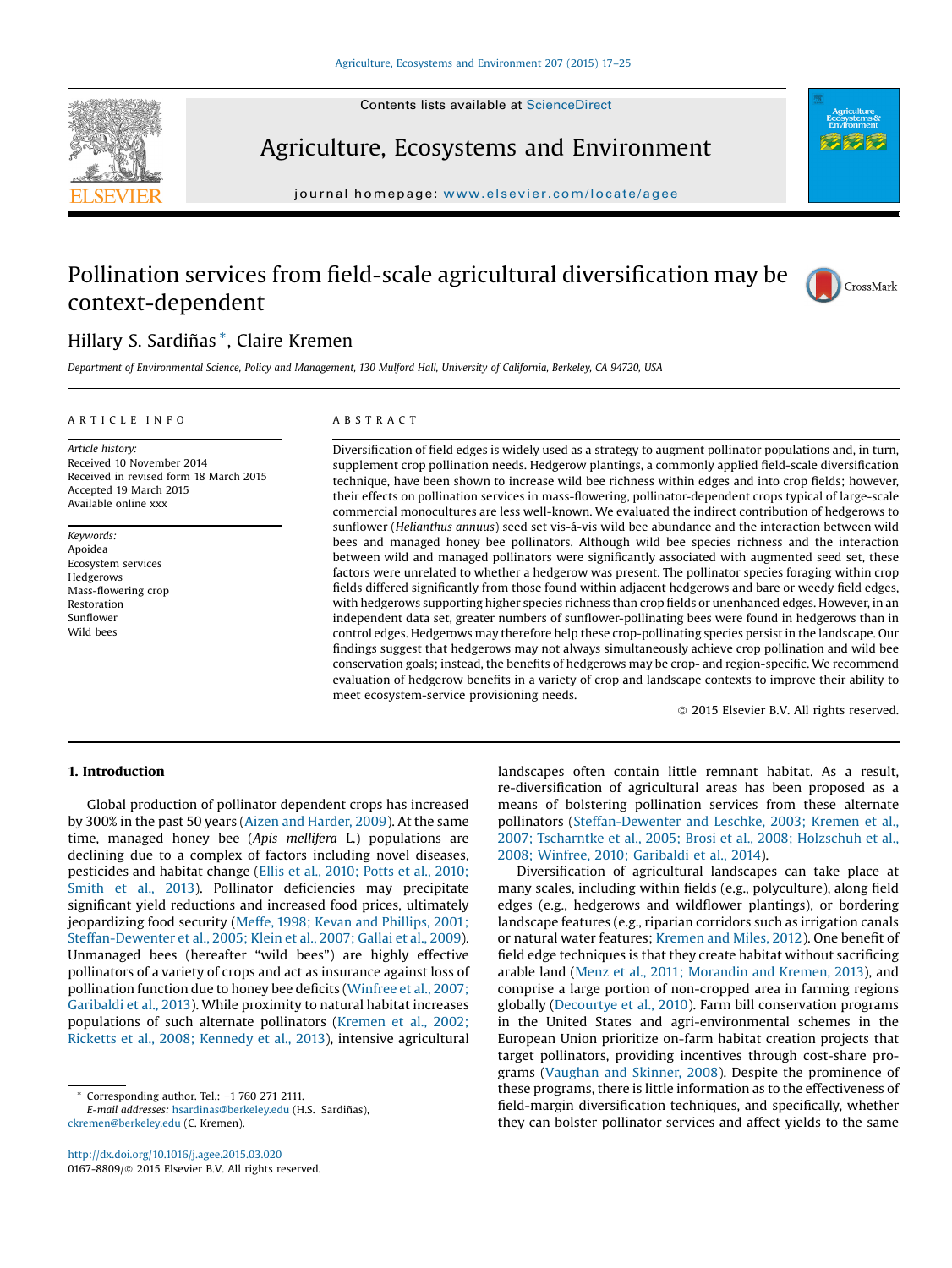levels documented in patches of natural habitats (but see [Morandin](#page-7-0) and Kremen, 2013; Blaauw and Isaacs, 2014) while simultaneously conserving pollinator species ([Garibaldi](#page-7-0) et al., 2014; Kremen and M'[Gonigle,](#page-7-0) 2015).

One common field edge diversification technique, hedgerow restoration (linear plantings of native shrubs and forbs), has been found to increase pollinator richness within field edges [\(Hannon](#page-7-0) and Sisk, 2009; [Carvell](#page-7-0) et al., 2011) and up to 100 m into nearby crop fields [\(Morandin](#page-7-0) and Kremen, 2013). Additionally, hedgerows show potential for increasing pollination function within adjacent fields. Using sentinel canola plants, Morandin, Long and Kremen (unpublished data) found that wild bees enhanced seed set, once the contribution from managed honey bees was accounted for. However, the canola plants provided a highly attractive resource within an unattractive crop matrix of processing tomato, which provides few nectar rewards and requires buzz-pollination to release pollen stores. These conditions are not reflective of the field conditions created by monoculture plantings of pollinator-dependent crops, which generate hundreds of thousands of synchronous, though short-lived, blooms within a single field (known as massflowering crops).

Mass-flowering crops (MFCs) can exert strong effects on pollinator populations. Pulses of highly attractive floral resources can create dilution effects, drawing species away from adjacent seminatural habitat and reducing pollination services there ([Holzschuh](#page-7-0) et al., 2011). Yet in spite of the attractiveness of MFC fields, wild bee abundance and richness has been found to be higher in habitats, including hedgerows, in closer proximity to MFC fields [\(Hanley](#page-7-0) et al., 2011; Le Féon et al., 2013). The effects of MFCs may be species-specific, with some exhibiting higher preference for MFCs over other resources (Rollin et al., 2013). Specialist pollinators, such as the squash bee (Peponapis pruinosa S.), seek out fields of their host plant, cultivated squash, in the landscape (Ullmann and Williams, in review). While the influence of MFCs on pollinator populations and services has been well-studied, whether the presence of field-scale restorations can augment pollinator populations and pollination services within MFC fields remains an open question (but see [Stanley](#page-8-0) and Stout, 2014).

We examine the ability of hedgerows to enhance pollination services in a simplified agricultural landscape when adjacent to a mass-flowering, pollinator-dependent crop, cultivated sunflower (Helianthus annuus L.). We ask whether the identity of the pollinator species found within hedgerows during the crop bloom period is the same as those found within adjacent sunflower fields. Then, using an independent data set, we determine whether the most abundant wild sunflower visitors, sunflower specialist bees, also utilize hedgerow plantings in our study landscape. We also determine whether hedgerow presence affects wild bee abundance and richness in sunflower fields, and if this, in turn, translates into increased sunflower seed set.

## 2. Material and methods

## 2.1. Study system

Field sites were located in Yolo County, an intensively-farmed agricultural region of California's Central Valley that contains a mixture of conventionally managed row and orchard crops. The majority of natural and semi-natural habitat in the county is concentrated around the borders of agricultural lands and not embedded within them (California Department of Water Resources, 2008). We sampled 18 sunflower fields between June and July (10 fields in 2012 and 8 fields in 2013). Half of the fields were adjacent to bare or weedy edges (hereafter called controls), and half were adjacent to hedgerows (Fig. S1a). Sites were paired based on the timing of the sunflower bloom, the sunflower variety (specific to company), and landscape context. Field pairs were a minimum of 900m apart (range, 947–5409m) to maintain independence ([Greenleaf](#page-7-0) et al., 2007). To avoid contamination of varieties, sunflower fields are moved every year; therefore no field was sampled in multiple years although two fields were adjacent to the same hedgerow in different years.

## 2.2. Sunflower

In Yolo Co., acreage planted in sunflower has increased by over 55% during the past 5 years (Yolo County Weights and Measures, Crop Statistics). It is the 8th most-planted crop in the region, grossing nearly \$28 million USD in 2013 (Yolo County Weights and Measures, Crop Statistics). It is produced mainly for hybrid seed, which is then grown for oilseed or confection. While sunflower is native to North America, the breeding system of sunflower grown for hybrid seed has been altered to be artificially gynodioecious, with separate male-fertile (nectar and pollen producing; 'male') plants and male-sterile (nectar-only producing; 'female') plants. For hybrid seed production, rows of male plants are interspersed with rows of female plants. Wild bees predominantly visit male plants to collect pollen for nest provisioning ([Parker,](#page-7-0) 1981; [Greenleaf](#page-7-0) and Kremen, 2006). Although honey bees visit both male and female plants, workers typically either collect nectar from female plants or pollen from male plants which limits crosspollination events (Free, [1964](#page-7-0)). Honey bee movement between pollen and nectar producing rows of sunflower is often spurred by interference interactions with wild bees. When a wild bee and honey bee meet on a sunflower head, one or both fly to different sunflower heads or rows ([Greenleaf](#page-7-0) and Kremen, 2006; Pisanty et al., [2014\)](#page-7-0). These interactions that increase pollen flow between rows also increase honey bee per visit efficiency, therefore have great potential to heighten seed set [\(Greenleaf](#page-7-0) and Kremen, 2006; [Carvalhiero](#page-7-0) et al., 2011). Honey bees were stocked at an average rate of approximately 100 hives per field, or 1.5 hives per acre ([Greenleaf](#page-7-0) and Kremen, 2006).

We did not evaluate pest management (treated versus untreated fields) because sunflower fields managed by different companies (four main companies) used similar practices. For example, all companies used pre-emergent herbicides prior to planting and seeds were treated with insecticides (Cruiser $^{\text{\tiny{(B)}}}$ , active ingredient: thiamethoxam) and either a fungicide or nematicide. Other management practices, including fertilization, tillage, row width and ratio of male to female rows, are also similar between companies ([Long](#page-7-0) et al., 2011), although irrigation practices vary by field, with the majority using furrow irrigation.

## 2.3. Hedgerows and control edges

Hedgerows were planted by growers to support beneficial insect populations, and include highly similar plant species composition (for more information on hedgerow plantings see Long et al., [1998](#page-7-0)). Hedgerows were 250–300 m long and 3–6 m wide. During the sunflower bloom period, only a portion of plants in the hedgerow were flowering (Tables S1 and S2). Eriogonum fasciculatum var. fasciculatum, Heteromeles arbutifolia, and Sambucus nigra ssp. cerullea were the only woody species in bloom. Forbs in bloom included Achillea millefolium, Asclepias californica, Asclepias fascicularis, Aster chilensis and Grindelia camporum. Weedy species were present in all hedgerows and most control sites; the dominant species were Convolvulus arvensis, Brassica sp., and Polygonum arenastrum. Control margins contained only non-native plant species, or were maintained as bare, weed-free areas. Bare/weedy field margins in our study region are managed by burning, herbicides, or scraping; no management actions took place during our study period. By design,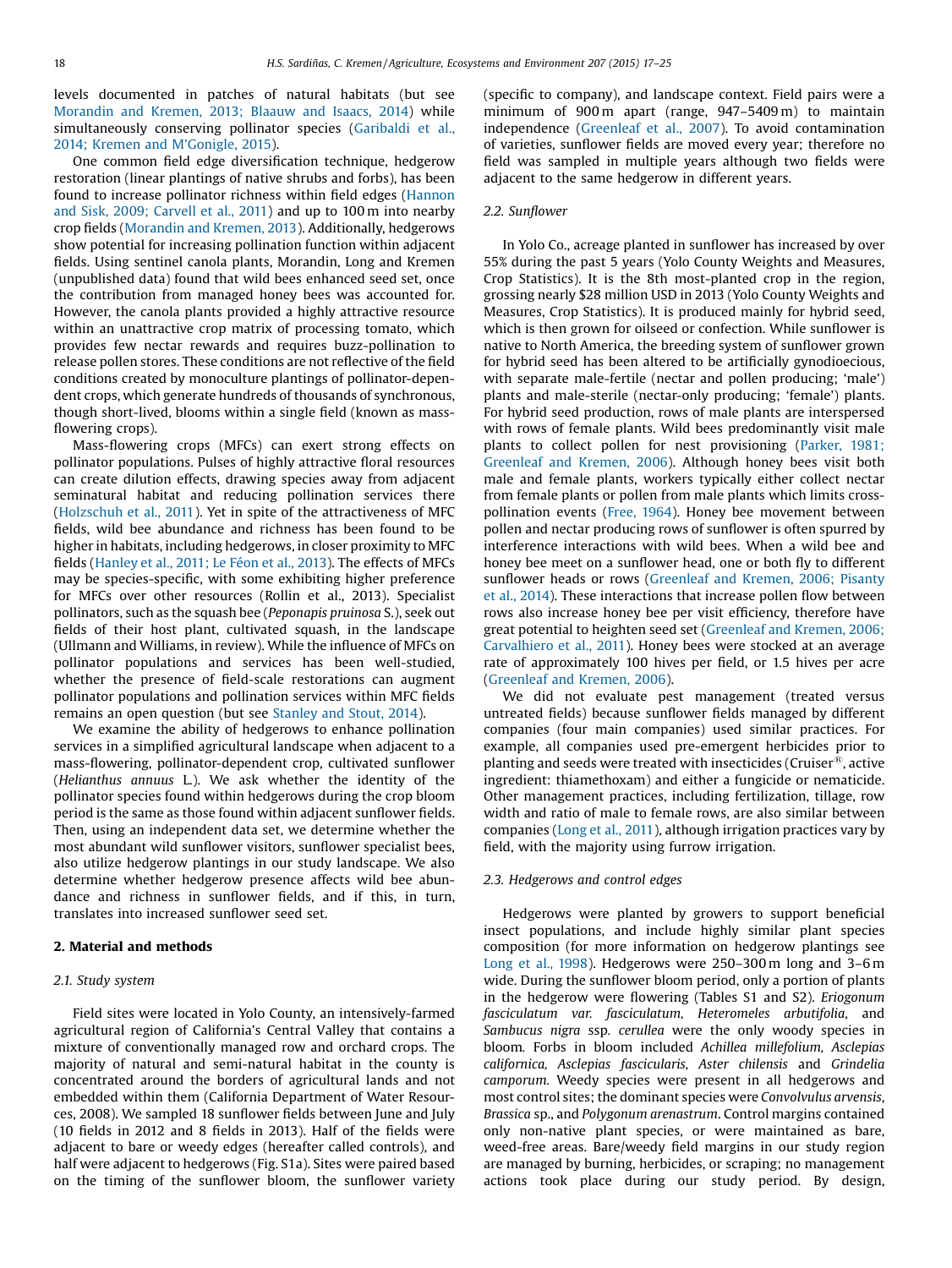hedgerows contained more plant species and more blooms than control weedy edges (Tables S1 and S2).

## 2.4. Landscape context

To quantify the landscape surrounding each site we created 18 land use categorizations (Table S3). We then hand digitized National Agriculture Imagery Program (NAIP) within a 1 km buffer around study sites in ArcGIS 10.1 (Farm Service [Agency](#page-7-0) U.S. [Department](#page-7-0) of Agriculture, 2006; ESRI, 2011). To determine landscape effects on wild bee populations in sunflower, we examined the proportion of habitat within each buffer that could provide resources to wild bees (hereafter "potential pollinator habitat"). This included both natural habitats (e.g., grasslands and riparian scrub) and altered habitats (e.g., weedy patches and hedgerow restoration). Potential pollinator habitat around our study sites varied from 1 to 40%, with a median of 5% (Table S4). Control and hedgerow sites were paired by landscape context to minimize differences.

## 2.5. Sampling methods

We established two 200m transects within each field, perpendicular to the field edge or hedgerow and 100 m apart (Fig. S1b). We netted and observed pollinators at four distances along these transects: 10, 50, 100 and 200 m from the edge. We varied the starting sampling location within fields and edges at each study site (surveyors started at different starting distances on each transect) to reduce conflation of distance with temporal variation in bee foraging behavior, which peaks in the morning and late afternoon ([Pisanty](#page-8-0) et al., 2014). Each site was sampled once, during peak bloom (>90% sunflower heads in bloom), on a clear day with wind speeds  $\langle 2.5 \text{ m/s} \rangle$  and temperatures  $>18 \degree C$  between 08:00 h and 14:00 h.

We visually observed visitation for 2 min each in two malefertile and two male-sterile  $2 \times 1$  m plots at each distance. Within hedgerows and edges we haphazardly sampled floral visitors for 2 min in eighth plots containing floral blooms. Only insects that contacted the anthers or stigmas were recorded as floral visitors. We also recorded non-bee visits; these accounted for  $\langle 1\%$  of all visits and were, for simplicity, excluded from analyses. We were unable to identify bees to species in visual observations; therefore we classified them to citizen science categories from [Kremen](#page-7-0) et al. [\(2011.](#page-7-0)

After visual observations were completed, we netted bees visiting male-sterile and male-fertile plants for 8 min at each distance along each transect, and for 16 min along edges. We paused stopwatches during specimen handling. We did not collect Apis in netted samples. Specimens were identified by Dr. Robbin Thorp, except Melissodes spp., which were identified by H.S. Sardiñas. Wild bees include both native and non-native non-Apis bees. Non-native wild bees, including Ceratina dallatorreana and Megachile apicalis, make up a small portion (1%) of all records. We did not include feral Apis in our wild bee categorization because we were unable to distinguish them from managed Apis.

## 2.6. Seed set

To determine ambient pollination rates, we collected three sunflower heads at each distance/transect combination prior to harvest. In the first year of this study we bagged one male-sterile sunflower head at each distance along both transects to determine seed set levels without cross-pollination events. No seeds were produced in any bagged sunflower head, therefore we did not account for seeds set due to selfing in our models of seed set. Heads were dried, measured, and all mature seeds were removed, weighed and counted with a Syntron automatic seed counter. We tested for differences in head size (diameter) between companies using a generalized linear model, with site nested within pair as a random effect, in the R package lme4 [\(Bates](#page-7-0) et al., 2013; R version 3.1.2). Sunflower head size was similar between companies (estimated head area  $25 \text{ cm}^2$ ; Table S5), although one company had a wider range of head sizes and was significantly different from the other three companies in the study  $(t = -2.22, P < 0.05)$ ; Table S5). All hedgerow and control sites were paired by company.

## 2.7. Field edge use by sunflower specialists

Sunflower specialists are more effective pollinators of sunflower than generalist species (Parker, 1981; [Greenleaf](#page-7-0) and Kremen, [2006](#page-7-0)). We therefore also investigated whether sunflower specialists were more abundant in hedgerow or control field edges using an independent data set from 26 hedgerows and 21 control edges in Yolo Co. (see Supplement; Fig. S2). Floral visitors were netted for 1 h in hedgerows and control edges during 4–5 sample rounds between April and August in 2012–2013. We queried this specimen database for sunflower specialist bees, which we defined as primary oligoleges [\(Hurd](#page-7-0) et al., 1980). To assess whether the amount of nearby sunflower in the landscape impacted sunflower specialist presence in field edges in the independent dataset, we constructed 1 km buffers around sites in ArcGIS 10.4 and recorded the proportion of sunflower fields around each site using pesticide spray records (California Department of Pesticide Regulation), which identify which crop is grown on each parcel, and the California crop improvement sunflower isolation map (California Crop Improvement Association).

#### 2.8. Statistical analyses

We used a chao estimator to evaluate species richness within sites in the R package vegan [\(Oksanen](#page-7-0) et al., 2013). To determine the impact of hedgerow presence, field location (field or edge), and surrounding pollinator habitat in the landscape on wild bee species richness and abundance (from aerial net data) we used general linear models with Poisson and negative binomial distributions respectively in the R package lme4 [\(Bates](#page-7-0) et al., 2013). Both models included an interaction between hedgerow presence and field location. We used raw species richness because we only sampled each site once and some sites contained too few individuals for estimation or rarefaction (Gotelli and [Colwell,](#page-7-0) 2011). We also assessed factors influencing sunflower visitation rates by honey bees and wild bees. Hedgerow presence, distance from hedgerow, and their interaction, potential pollinator habitat and sunflower sex (male-fertile or male-sterile) were independent variables. In species richness, abundance and visitation models, site nested within pair was included as a random effect.

We evaluated the differences between the community of bees in control edges, hedgerows and crop fields using a perMANOVA on their Chao1 dissimilarities in the R package vegan ([Oksanen](#page-7-0) et al., [2013](#page-7-0)). We then determined whether male and female sunflower specialist bees utilized hedgerows or control field edges using the independent data set (all other analyses were on the sunflower data). We modeled counts of bees as the dependent variable with a Poisson distribution in the R package lme4 [\(Bates](#page-7-0) et al., 2013). Hedgerow presence, proportion of sunflower and potential pollinator habitat within a 1 km radius, bee specialization on sunflower, bee sex and an interaction between specialization and hedgerow presence were the independent variables. Site nested within pair was included as a random effect.

To determine which factors impacted sunflower seed set, we used negative binomial generalized linear models in the R package lme4 that accounted for overdispersion in the seed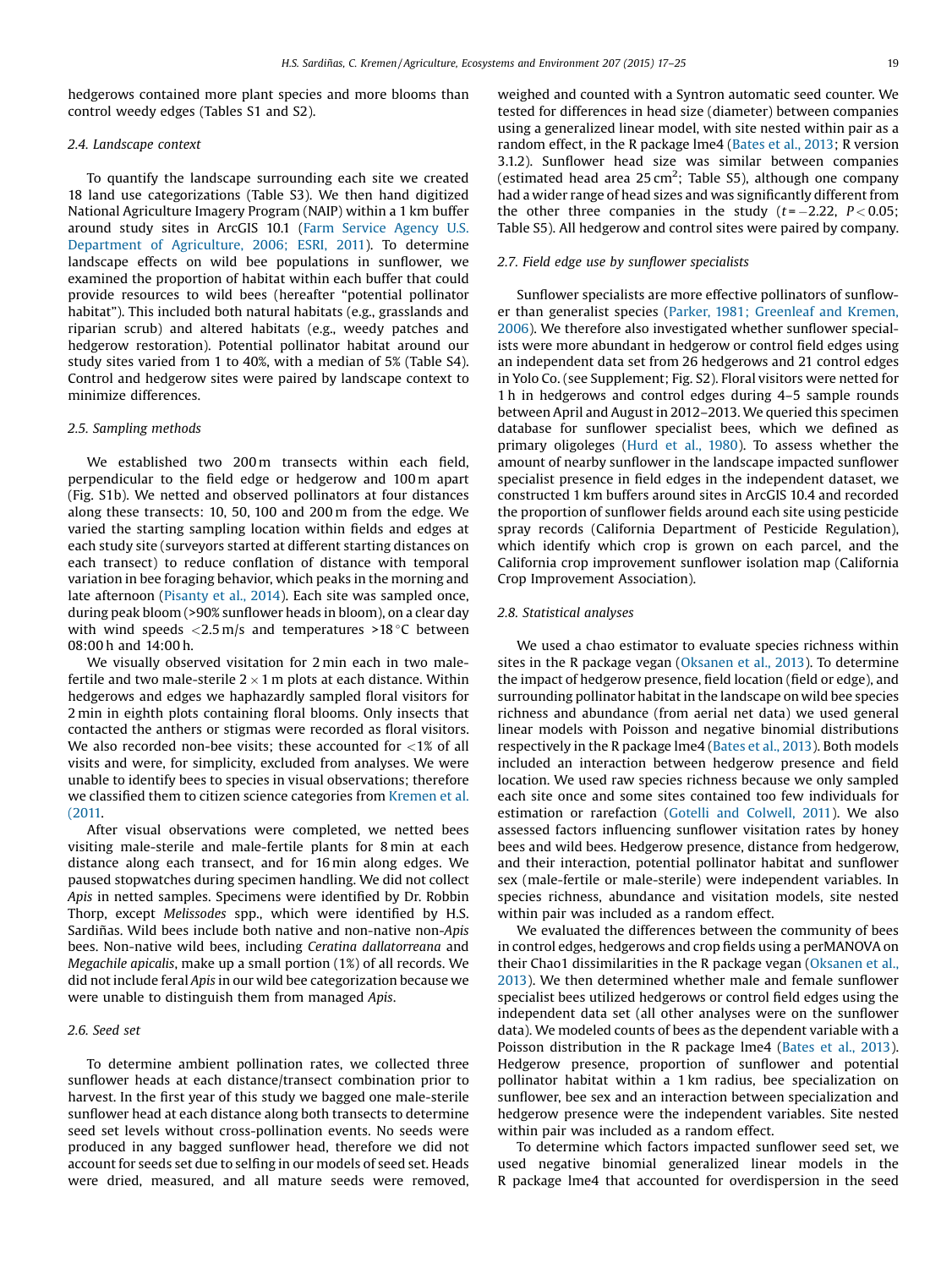data ([Bates](#page-7-0) et al., 2013). We examined the effect of wild bee abundance and richness on seed set from net and visitation data separately. We used raw species richness because some sitedistance combinations contained too few individuals for estimation or rarefaction (Gotelli and [Colwell,](#page-7-0) 2011). In all models, sunflower seed set was the dependent variable. In the model for netted bees, independent variables were hedgerow presence, wild bee abundance, wild bee species richness, sunflower company, distance into the field from the edge, and an interaction between netted wild bee abundance and honey bee visitation (based on the observation that honey bees displayed greater per visit pollination efficiency as native bee abundance increased; [Greenleaf](#page-7-0) and [Kremen,](#page-7-0) 2006). For the model including visitation rates, additional explanatory variables included aggregate wild bee visitation to male-fertile and male-sterile flowers, honey bee visitation, and an interaction term between wild bee visitation and honey bee visitation. Site nested within pair was included as a random effect in both models.

All continuous variables were scaled  $((x - mean)/sd)$ . We checked all variables for collinearity (variance inflation factor <3; Zuur et al., [2009](#page-8-0)), and no collinear variables were included in any model. For example, sunflower head size was correlated with variety. However, varieties were specific to sunflower company, so only sunflower company was retained in the model.

## 3. Results

## 3.1. Aerial netting

We collected 670 wild bees with aerial netting representing 30 species. Species richness within sites ranged from 0 to 3.71, with a mean chao estimated richness of 2. Rarefaction showed that collection of new species was still increasing at a rapid rate (Fig. S3). More species are likely present within the system, although [Greenleaf](#page-7-0) and Kremen (2006) found a similar number of species visiting sunflower in the same study region in fields closer to natural habitat (33 species). We did not net any bees in three control edges that were devoid of floral resources (i.e., managed as bare edges with no weedy species present).

We collected more bees in hedgerow edges than in control edges (Table 1 and Fig. 1a). On average, hedgerow edges supported higher species richness (5.11  $\pm$  0.89, mean  $\pm$  standard error; Fig. 1b) than control edges (2.11 $\pm$ 0.48), hedgerow fields (1.41 $\pm$ 0.20) or

#### Table 1

Model results for abundance and species richness of netted wild bees, and visitation of wild and honey bees, in sunflower fields adjacent to hedgerows or unenhanced in field edges.

| Variable                            | Estimate              | SE.  |
|-------------------------------------|-----------------------|------|
| Species richness model              |                       |      |
| Hedgerow presence                   | $0.91$ <sup>**</sup>  | 0.32 |
| Edge of field (field)               | $-0.27$               | 0.24 |
| Hedgerow presence $\times$ location | $-1.26$               | 0.3  |
| Abundance model                     |                       |      |
| Hedgerow presence (present)         | 1.04                  | 0.48 |
| Edge of field (field)               | $-0.37$               | 0.30 |
| Hedgerow presence $\times$ location | $-1.80$ <sup>**</sup> | 0.41 |
| Visitation model                    |                       |      |
| Hedgerow presence (present)         | 0.11                  | 0.11 |
| Distance into field                 | 0.00                  | 0.00 |
| HB or WB (WB)                       | $-1.11$               | 0.08 |
| Sunflower sex (male-fertile)        | $0.129$ <sup>*</sup>  | 0.06 |
| Hedgerow presence $\times$ distance | 0.00                  | 0.00 |

Note: WB, wild bee; HB, honey bee.

 $P < 0.05$ .

 $P < 0.01$ .

\*\*\*  $P < 0.001$ .

control fields  $(2.06 \pm 0.20;$  Table 1). We detected a significant interaction between hedgerow presence and location within fields (edge or field) for abundance  $(t = -3.91, P < 0.001)$  and species richness ( $t = -4.22$ ,  $P < 0.001$ ; Fig. S4). Proportion of potential pollinator habitat with a 1 km radius did not influence wild bee species richness  $(t = -0.83, P = 0.41)$  or abundance  $(t = -0.49,$  $P = 0.62$ ) within sunflower fields.

## 3.2. Visitation rates

We recorded 2745 visits to sunflower from wild (339 visits) and honey bees (2406 visits). We detected 7 times more honey bees visits than wild bee visits ( $t = -15.38$ ,  $P < 0.001$ ; Fig. S5). We did not find a main or interactive effect of hedgerow presence or distance from the edge on visitation rates (Table 1). The amount of pollinator habitat in the surrounding landscape did not affect visitation rates  $(t = 1.11, P = 0.27)$ . Confirming past findings (e.g., [Greenleaf](#page-7-0) and Kremen, 2006; Parker, 1981), we found that wild bees visited male-fertile plants at higher rates (91.4% of visits) than male-sterile plants. Similarly, both honey bees and wild bees



Fig. 1. Hedgerow edges supported higher species richness (a) and abundance (b) of wild bees than control edges and sunflower fields.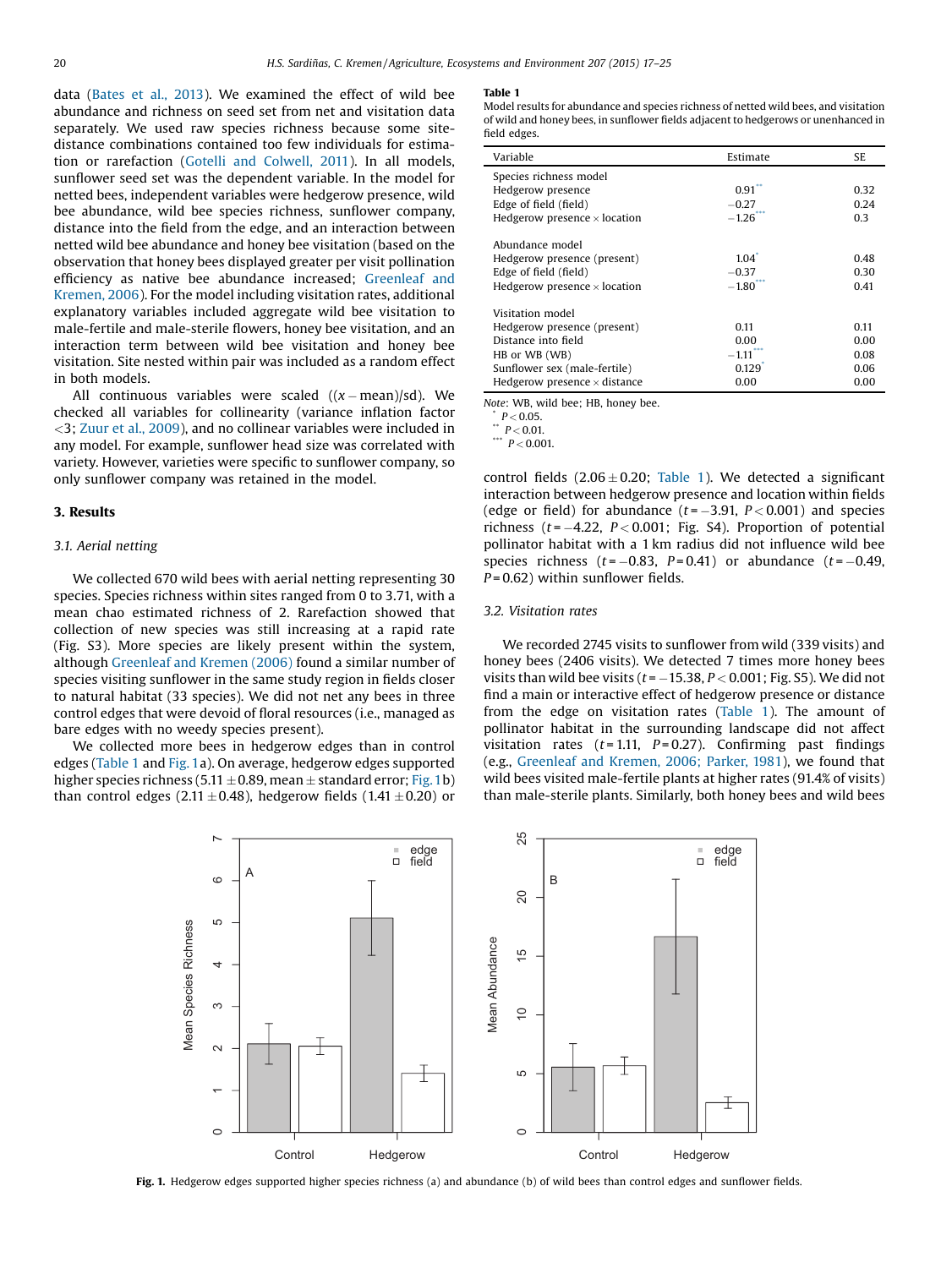

Fig. 2. Chao1 (abundance-based) dissimilarities between wild bee communities found in control edges, hedgerows, control fields and hedgerow fields; visualized using non-metric dimensional scaling. All sites with fewer than one specimen were excluded from this perMANOVA analysis.

visited male-fertile sunflower heads more frequently than malesterile, seed-producing sunflower heads ( $t = 2.56$ ,  $P < 0.05$ ).

## 3.3. Wild bee habitat use

The communities of bees we found in fields versus edges with aerial netting were strongly differentiated  $(F = 4.11, P = 0.001)$ , but the communities found at hedgerow or control edges were not distinct (Fig. 2), despite differences in floral blooms between the edge types (Tables S1 and S2). Bee communities in edges were dominated by generalists (e.g., Halictus tripartitus) whereas bee communities in fields contained higher numbers of sunflower specialists (e.g., Melissodes agilis; Table S6).

In the independent dataset, we found 627 records of sunflower specialists visiting control and hedgerows edges in 2012–2013 (Table S7). Proportion of sunflower within 1 km of study sites ranged from 0 to 0.34. We detected a significant interaction between sunflower specialists and hedgerow presence  $(Z = 9.79,$  $P < 0.001$ ; Table 2; [Fig](#page-5-0) 3). The majority of sunflower specialists visiting edge habitat were males (87.7%;  $Z = -26.85$ ,  $P < 0.001$ ). Specialists visited 16 different plant species, 5 of which were hedgerow plants; the remaining were weedy species (Table S8). 48.8% of all visits were to buckwheat (Eriogonum fasciculatum; male bees – 285 visits, female bees – 36 visits).

#### Table 2

Model results for the independent analysis assessing the use of field edges by sunflower specialists, categorized as primary oligoleges [\(Hurd](#page-7-0) et al., 1980).

| Variable                                             | Estimate  | SE.  |
|------------------------------------------------------|-----------|------|
| Hedgerow presence (absent)                           | $-0.05$   | 014  |
| Proportion sunflower within 1 km                     | 131       | 0.32 |
| Proportion potential pollination habitat within 1 km | $-0.43$   | 0.44 |
| Specialization (generalists)                         | $-0.77$   | 0.14 |
| Wild bee sex (female)                                | $-0.71$   | 0.03 |
| Hedgerow presence $\times$ sunflower specialization  | $149^{n}$ | 0.15 |

\*\*\*  $P < 0.001$ .

Fourteen of these sites were adjacent to sunflower in both 2012 and 2013, and the majority of specialist bees were found there (90%), although these were concentrated in 2 hedgerows, which contained 79% of all specimens collected. Proportion of sunflower within a 1 km radius positively affected sunflower specialist presence in field edges ( $Z = 4.15$ ,  $P < 0.001$ ). 48 specimens were found in 6 edges that were not adjacent to sunflower, and only 2 of those sites were in close proximity to sunflower fields during previous years. Proportion of potential pollinator habitat in the surrounding landscape did not affect the number sunflower specialists in field edges  $(Z = -0.98, P = 0.33)$ .

## 3.4. Sunflower seed set

Seed set was affected by netted wild bee species richness  $(t = 2.05, P = 0.039;$  [Table](#page-5-0) 3), but not abundance  $(t = -1.27, P = 0.20)$ . We did not detect an interaction effect between netted wild bee abundance and honey bee visitation rates ([Table](#page-5-0) 3). In the visitation model, the interaction between wild bee and honey bee visitation influenced seed set  $(t=2.04, P=0.041)$ . Neither hedgerow presence nor distance from the field edge impacted sunflower seed set in either the net or visitation models, whereas company strongly affected seed set [\(Fig.](#page-6-0) 4).

## 4. Discussion

Measuring the levels of ecosystem services derived from fieldedge habitat management in a variety of contexts is critical to demonstrating their efficacy and flexibility. If services are highly variable over time or from site to site, costs may outweigh the benefits and limit the adoption of diversification practices ([Ghazoul,](#page-7-0) 2007; Hanes et al., 2013). Although other studies have found that field-edge diversification increase pollinator populations both in edges and fields ([Morandin](#page-7-0) and Kremen, 2013) and enhance pollination services to crops in adjacent fields [\(Blaauw](#page-7-0) and [Isaacs](#page-7-0) 2014; Morandin, Long and Kremen, unpublished data), we did not detect any differences in rates of seed set in sunflower fields adjacent to hedgerow or control edges. Wild bee richness and an interaction between wild bee visitation and managed honey bee visitation, however, positively impacted seed set; yet these factors were not influenced by hedgerow presence. Proportion of pollinator habitat in the surrounding landscape did not influence the bee community visiting sunflower, despite a large body of evidence supporting strong positive landscape effects (e.g., Ricketts et al., 2008; [Kremen](#page-8-0) et al., 2002). We did find higher numbers of sunflower specialist bees in hedgerows than in control sites. Based on these findings, we conclude that sunflower in not a good candidate crop for field edge enhancements, at least in our study region, although they exhibit potential for supporting populations of sunflower pollinating bees.

We detected distinct differences in community composition of wild bees present in edges versus fields. This difference was likely driven by the fact that the dominant bee species found within fields, sunflower specialists, were either rare visitors to or absent from both hedgerow and control edge habitats. We only sampled each site once, therefore increased sampling could lead to more convergence or divergence between bee communities in these habitats. There can be significant overlap between species found in MFC fields and adjacent hedgerows [\(Stanley](#page-8-0) and Stout, 2014), however species composition in hedgerows has also been shown to more closely resemble bee communities in forest habitat than adjacent crop fields ([Hannon](#page-7-0) and Sisk, 2009). One factor likely driving the differences in species composition in our study region is the absence of sunflower planted within hedgerows due to concerns about genetic contamination of sunflower crop varieties. Because female sunflower specialists collect only sunflower pollen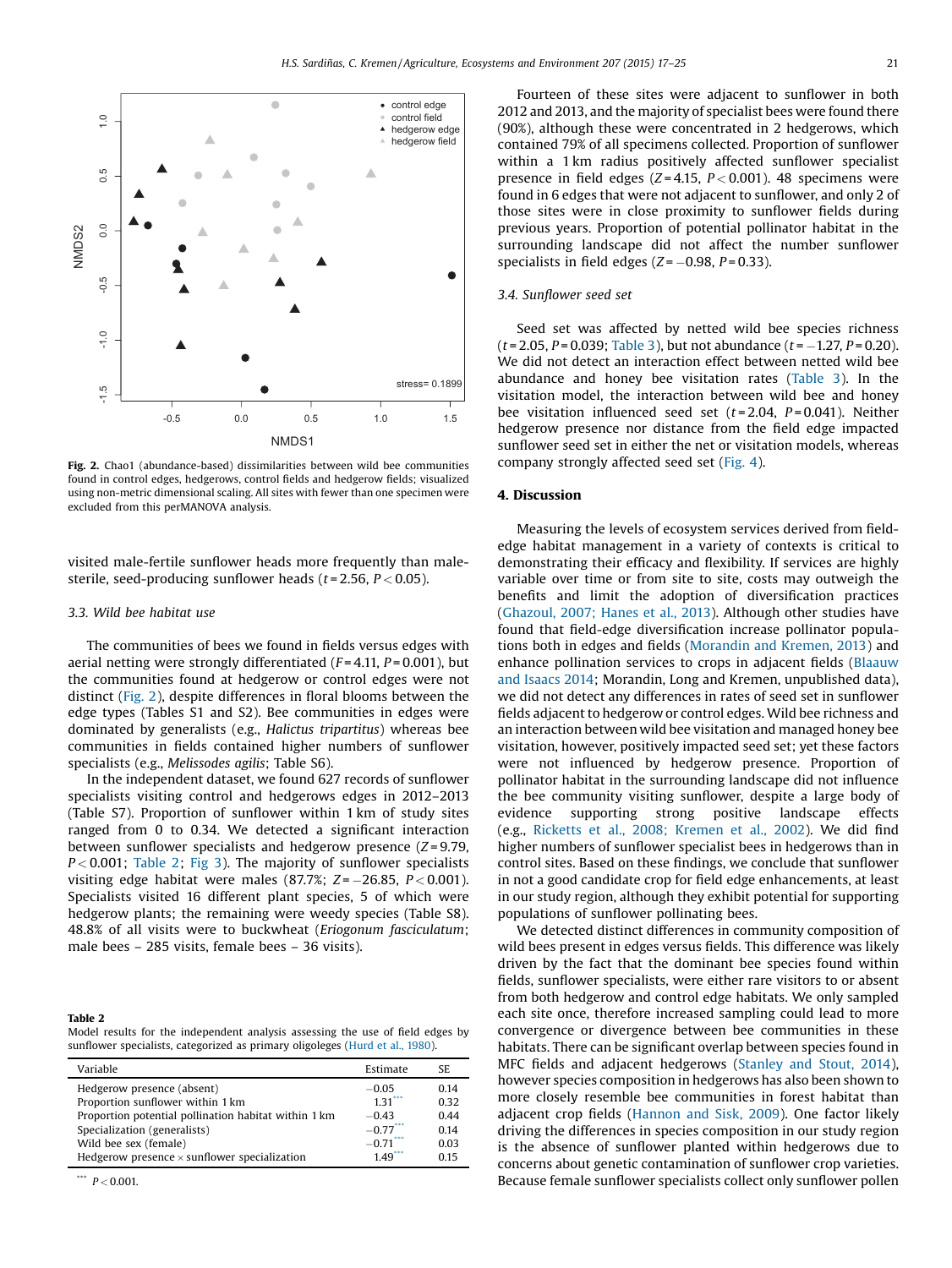<span id="page-5-0"></span>

Fig. 3. In the independent data set, more sunflower specialists were found in sites with hedgerows, indicating a significant interaction between hedgerow presence and wild bee specialization on sunflower.

to provision their nests, they may not be attracted to the resources in hedgerows during the sunflower bloom period, instead being drawn into fields ([Holzschuh](#page-7-0) et al., 2011). Nevertheless, assessment of the independent dataset indicated that hedgerows provide important floral resources to sunflower specialist bees, especially males. Male sunflower specialists have been observed investigating honey bees as potential mates, which increases honey bee movement from male-fertile to male-sterile sunflowers and increases their pollination efficacy [\(Greenleaf](#page-7-0) and Kremen, [2006](#page-7-0)). Male bees, therefore, likely contribute to the interactive effect between wild bee richness and honey bees on rates of seed set.

We found a slight positive effect of wild bee species richness on seed set rates, indicating that a higher number of bee species benefits pollination function in sunflower. Functional complementarity between species can enhance fruit and seed production in a variety of crops (Hoehn et al., 2008; [Blüthgen](#page-7-0) and Klein, 2011). Bee

## Table 3

Model results for netted and visitation models where sunflower seed set was the dependent variable. Site was nested within pair, which was included as a random factor in both models.

| Variable                             | Estimate         | SE   |
|--------------------------------------|------------------|------|
| Seed set-netted data                 |                  |      |
| Hedgerow presence (present)          | $-0.067$         | 0.07 |
| Company B                            | $0.53^{\degree}$ | 0.18 |
| Company C                            | 0.44             | 0.25 |
| Company D                            | 0.75             | 0.21 |
| Distance into field                  | 0.00             | 0.00 |
| WB species richness                  | $0.07^*$         | 0.03 |
| WB abundance                         | $-0.04$          | 0.03 |
| HB visitation                        | $-0.03$          | 0.02 |
| WB abundance $\times$ HB visitation  | 0.02             | 0.02 |
| Seed set-visitation data             |                  |      |
| Hedgerow presence (present)          | $-0.01$          | 0.10 |
| Company B                            | $0.55^{\circ}$   | 0.13 |
| Company C                            | $0.38^{*}$       | 019  |
| Company D                            | $0.76^{7}$       | 0.15 |
| Distance into field                  | 0.00             | 0.00 |
| <b>WB</b> visitation                 | 0.05             | 0.03 |
| HB visitation                        | $-0.04$          | 0.02 |
| WB visitation $\times$ HB visitation | $0.33^{*}$       | 0.01 |

Note: WB, wild bee: HB, honey bee.  $*P < 0.01$ .  $P < 0.001$ 

foraging behavior and bee body size can influence withininflorescence foraging, leading to more complete pollination in a single flower (e.g., strawberry, [Chagnon](#page-7-0) et al., 1993). Bee foraging activity can also be affected by preferences for particular weather conditions (e.g., almond, [Brittain](#page-7-0) et al., 2013), temperatures (e.g., radish, [Albrecht](#page-7-0) et al., 2012), or preferences for floral phenology ([Pisanty](#page-8-0) et al., 2014) leading to temporal complementarity. Interspecific interactions between bee species can also increase honey bee efficiency [\(Greenleaf](#page-7-0) and Kremen, 2006; [Carvalheiro](#page-7-0) et al., 2011). In almonds, wild bee presence increases the likelihood that honey bees will move between different rows, which leads to higher pollen tube initiation and subsequent fruit set [\(Brittain](#page-7-0) et al., 2013). Both niche complementarity and interspecific interactions likely underlie the positive relationship we detected between richness and seed set ([Klein](#page-7-0) et al., 2009).

In agreement with past findings [\(Greenleaf](#page-7-0) and Kremen, 2006; [Carvalheiro](#page-7-0) et al., 2011), we detected an interactive effect between wild bee and honey bee visitation on sunflower seed set. We did not, however, detect any main effects of wild bee and honey bee visitation, despite strong evidence that wild bees positively increase seed set regardless of honey bee abundance ([Garibaldi](#page-7-0) et al., 2013). In order to evaluate the direct contribution of wild bees, other studies have estimated the contribution of wild and honey bee visitation to seed set separately [\(Kremen](#page-7-0) et al., 2002; Isaacs and Kirk, 2010; [Winfree](#page-7-0) et al., 2011; Morandin, Long and Kremen, unpublished data). We were unable to do this because of our study design, which did not examine seed set from single bee visits. Nevertheless, this is the first sunflower seed set study to detect an interspecific interactive effect at the community-level rather than at the individual-level. However, despite the importance of these interactive effects on sunflower yield, company was the factor that most strongly influenced seed set. Although there was little variation in head size between sunflower companies (Table S5), using company as a classification may mask other differences, such as genetic differences between varieties and variation in field management techniques. By pairing control and hedgerow sites by company, variety and landscape context, we sought to minimize these potential differences, and the few differences in management practice were noted between companies.

It is hypothesized that the effectiveness of field-edge vegetation re-diversification is maximized in landscapes that retain a small percentage of natural areas that can facilitate recolonization of restored habitats ([Tscharntke](#page-8-0) et al., 2005). The added benefits of diversification efforts may be minimal in complex landscapes with high proportions of natural habitat since ecosystem service providers are often already supported. Diversification efforts may not support ecosystem providers in highly intensified (cleared) landscapes with no remaining natural habitat, either because there are no source areas to colonize the new habitats or because the new habitats alone cannot support populations of ecosystem service providers ([Tscharntke](#page-8-0) et al., 2005). Although the landscape where we conducted our study constitutes a "cleared" landscape, and we did not detect landscape effects, other studies in the same location have found that hedgerows increase wild bee abundance, richness and population persistence and promote rare and/or more specialized species ([Morandin](#page-7-0) and Kremen, 2013; M'Gonigle et al., 2015; Kremen and M'[Gonigle,](#page-7-0) 2015). Nevertheless we did not find evidence that these biodiversity benefits translated into higher rates of pollination services in adjacent sunflower crop fields. Although both wild bee richness and abundance were important factors contributing to sunflower seed set, these contributions may be attributable to factors other than hedgerows. For example, wild bee visitors to sunflower were predominately sunflower specialists; the amount of sunflower maintained in the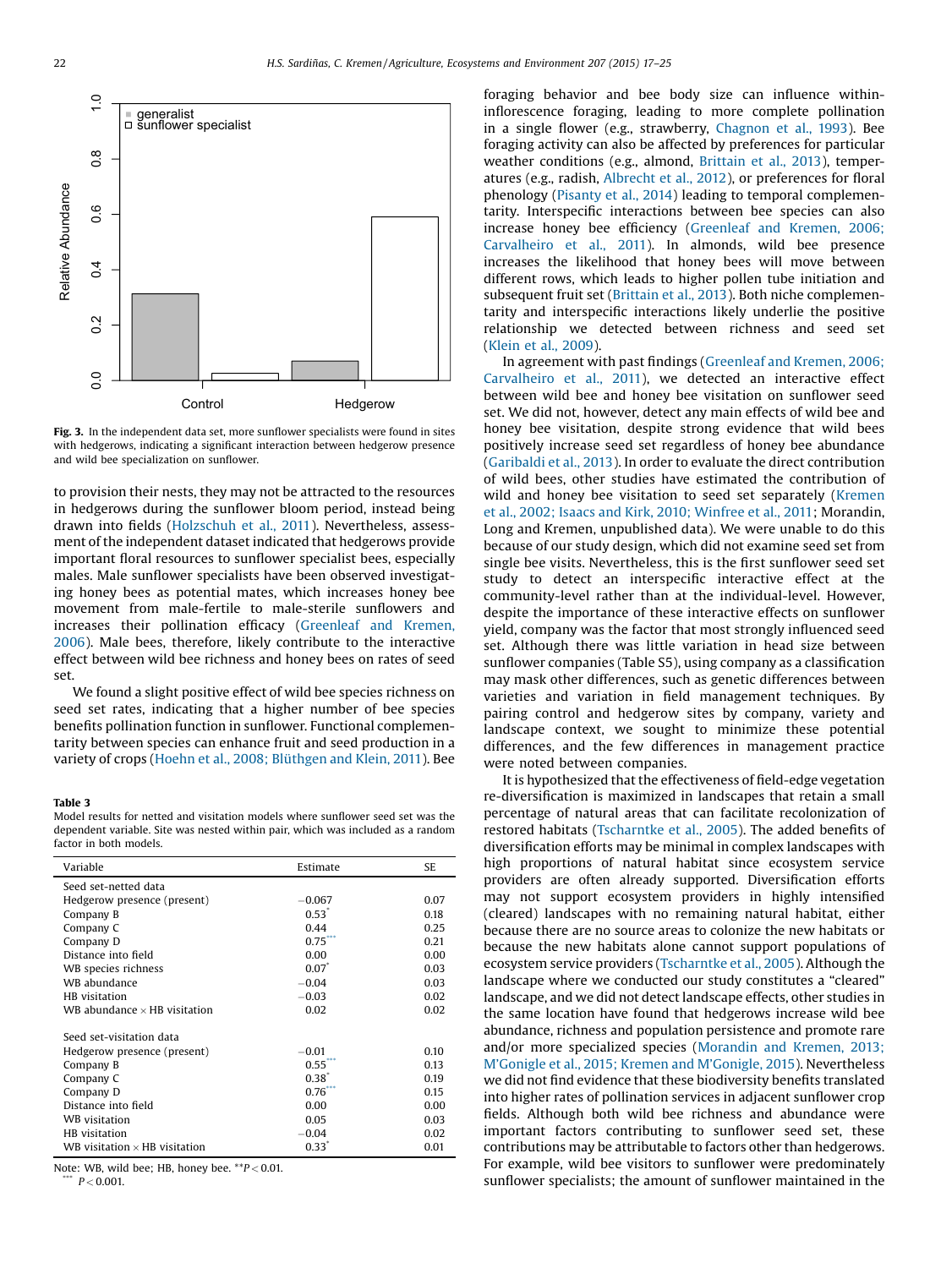<span id="page-6-0"></span>

Fig. 4. Sunflower variety, which was associated with seed company (a), strongly influenced rates of sunflower seed set. Neither distance from the edge (b) nor hedgerow presence (status; (c)) impacted seed set. The dark line in each box shows the mean, the outer lines of the box denotes the 1st (lower) and 3rd (upper) quartiles, and the whiskers show the minimum and maximum values.

landscape over time could therefore influence sunflower pollinator populations more strongly than hedgerow plantings that do not contain floral resources suitable for the specialists' dietary requirements ([Greenleaf](#page-7-0) and Kremen, 2006), as we found was true in the independent dataset.

It is important to balance the conservation value of field-edge plantings with ecosystem service delivery objectives. While conservation and ecosystem service outcomes can be synergistic, win–win scenarios are challenging to achieve ([Naidoo](#page-7-0) et al., 2008; [Tallis](#page-7-0) et al., 2008). Hedgerows augment pollinator populations, which can be important for achieving wild bee conservation goals (M'Gonigle et al., 2015; Kremen and M'[Gonigle,](#page-7-0) 2015); however, they may not be a "silver bullet" strategy for increasing crop pollination. Both the scale of the re-diversification effort relative to the farming system and the adjacent crop type could limit the effectiveness of hedgerow plantings.

Hedgerows occupy  $\langle 1\%$  of our study landscape and contain 175 times less area than a typical average crop field in our study area. The intensity of bloom in hedgerows is also minimal in comparison to the hundreds of thousands of blooms in a single MFC field ([Williams](#page-8-0) et al., 2012). Increasing the size of hedgerows relative to fields or introducing a suite of diversification techniques could increase the effectiveness of re-diversification efforts ([Kremen](#page-7-0) and Miles, 2012). Patch size may influence a habitat's capacity to host different densities of pollinators [\(Carvell](#page-7-0) et al., [2011\)](#page-7-0). Alternately, the configuration of habitat could impact pollinator populations. For example, when [Morandin](#page-7-0) and Winston [\(2006\)](#page-7-0) examined the optimal spatial distribution of a MFC, canola (Brassica napus), they found that both profits and pollination services would be maximized if a central field was left fallow or allowed to revert to semi-natural habitat. The size, configuration and quality of habitat may all interact to influence pollinator communities ([Garibaldi](#page-7-0) et al., 2014).

The benefits of field-edge diversifications may also differ based on crop identity and landscape context ([Garibaldi](#page-7-0) et al., 2014). For example, sunflower has easily accessible florets that attract both generalist and specialist pollinators. However, in systems where flowers have specific requirements, such as highbush blueberry (Vaccinium corymbosum L.) that requires buzz-pollination, the identity of pollinator species may be of more importance ([Button](#page-7-0) and Elle, [2014](#page-7-0)). Further, species-specific responses to habitat features may differ. [Carvell](#page-7-0) et al. (2011) found bumble bees had differential responses to wildflower patch size and landscape heterogeneity, indicating that local and landscape habitat factors can also interact with one another, and with crop-specific attributes, to affect crop pollination. In a tropical region, [Carvalheiro](#page-7-0) et al. (2012) found that wildflower plantings worked in concert with natural habitat to heighten mango (Mangifera indica) production. There are a paucity of studies on the ecosystem service benefits from field-edge plantings, therefore the complex range of factors, including farming type, crop system, landscape context, and region ([Holzschuh](#page-7-0) et al., 2007), influencing their performance is still relatively unknown ([Garibaldi](#page-7-0) et al., 2014).

## 5. Conclusion

While hedgerow plantings show promise for augmenting pollinator populations in edge habitats and pollination services in some crop types, benefits from hedgerows likely vary in different cropping systems and landscapes. This context-dependency presents a challenge for promoting hedgerows as a "silver-bullet" strategy to enhance crop pollination. Different crops may require alternate diversification methods or changes in hedgerow design in order to attract pollinators and achieve pollination increases in adjacent crop fields. In intensively-managed ("cleared") landscapes, hedgerows alone may not be sufficient to promote pollinator populations, and other diversification techniques may be needed to complement hedgerows, such as reducing field size and increasing crop heterogeneity, using more varied crop rotations, etc. ([Kennedy](#page-7-0) et al., 2013; [Kremen](#page-7-0) and Miles, 2012). To maximize the efficacy of farm-scale re-diversification techniques, it is important to continue examining the levels of pollination services delivered from farmscale re-diversification techniques to a variety of crops in a variety of regions. Field-scale interventions can then be targeted to crops and regions where they will have the highest impact.

## Acknowledgements

We thank two anonymous reviewers for greatly enhancing this manuscript. We also thank the Kremen Lab for their insightful comments on earlier versions of this manuscript. We would like to acknowledge the contribution of our crew of field assistants, who made this work possible: Ashley Ellis, Tim Luttermoser, Kaysee Tom, Collette Yee, Brenden Sostak and Riley Waytes. Thank you to the farmers who collaborated with us and allowed us access to their fields, hedgerows and sunflower seeds. We sincerely appreciate the ongoing support of four anonymous sunflower companies that have contributed to this projects' success. This research was funded by a National Institute of Food and Agriculture graduate fellowship (to H.S.S), a Western Sustainable Agriculture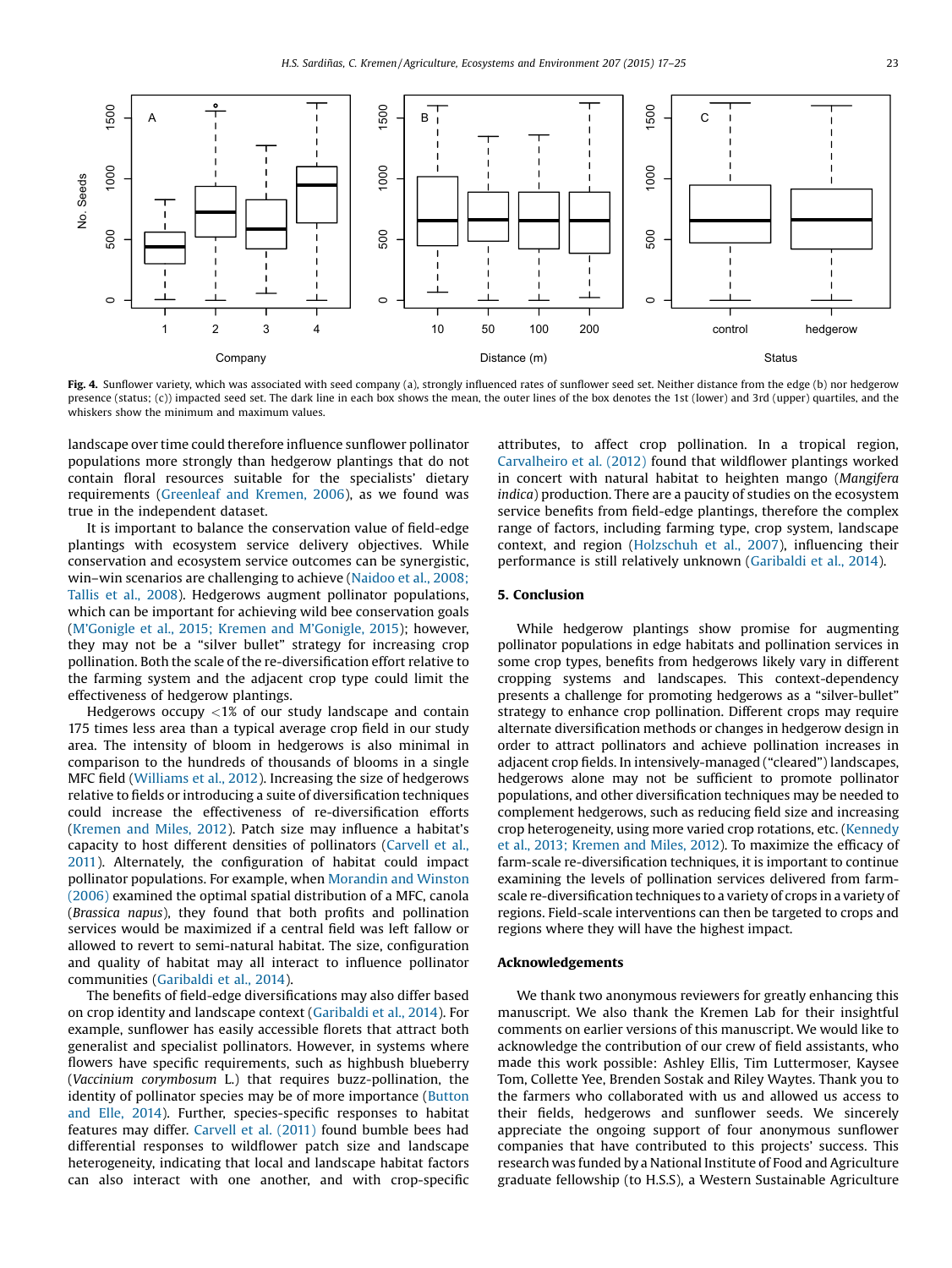<span id="page-7-0"></span>and Education Graduate grant (to H.S.S.), and grants from the Army Research Office (W911NF-11-1-0361 to C.K.), the Natural Resources Conservation Service (WLF-69-7482-6-277 to The Xerces Society/ C.K.), the National Science Foundation (DEB-0919128 to C.K.), and The U.S. Department of Agriculture (USDA-NIFA 2012-51181-20105 to Rufus Isaacs, Michigan State University).

## Appendix A. Supplementary data

Supplementary data associated with this article can be found, in the online version, at [http://dx.doi.org/10.1016/j.agee.2015.03.020.](http://dx.doi.org/10.1016/j.agee.2015.03.020)

#### References

- Aizen, M.A., Harder, L.D., 2009. The global stock of [domesticated](http://refhub.elsevier.com/S0167-8809(15)00104-8/sbref0005) honey bees is growing slower than [agricultural](http://refhub.elsevier.com/S0167-8809(15)00104-8/sbref0005) demand for pollination. Curr. Biol. 19 (11), 915–[918](http://refhub.elsevier.com/S0167-8809(15)00104-8/sbref0005).
- Albrecht, M., Schmid, B., Hautier, Y., Müller, C.B., 2012. Diverse [pollinator](http://refhub.elsevier.com/S0167-8809(15)00104-8/sbref0010) [communities](http://refhub.elsevier.com/S0167-8809(15)00104-8/sbref0010) enhance plant reproductive success. Proc. R. Soc. B 279 (1748), 4845–[4852](http://refhub.elsevier.com/S0167-8809(15)00104-8/sbref0010).
- Bates, D., Maechler, M., Bolker, B., Walker, S., 2013. lme4: Linear Mixed-Effects Models Using Eigen and S4. <http://CRAN.R-project.org/package=lme4>.
- Blaauw, B.R., Isaacs, R., 2014. Flower plantings increase wild bee [abundance](http://refhub.elsevier.com/S0167-8809(15)00104-8/sbref0020) and the pollination services provided to a [pollination-dependent](http://refhub.elsevier.com/S0167-8809(15)00104-8/sbref0020) crop. J. Appl. Ecol. 196–[203](http://refhub.elsevier.com/S0167-8809(15)00104-8/sbref0020).
- Blüthgen, N., Klein, A.-M., 2011. Functional [complementarity](http://refhub.elsevier.com/S0167-8809(15)00104-8/sbref0025) and specialisation: the role of biodiversity in plant–pollinator [interactions.](http://refhub.elsevier.com/S0167-8809(15)00104-8/sbref0025) Basic Appl. Ecol. 12 (4), [282](http://refhub.elsevier.com/S0167-8809(15)00104-8/sbref0025)–291.
- Brittain, C., Kremen, C., Klein, A.-M., 2013. [Biodiversity](http://refhub.elsevier.com/S0167-8809(15)00104-8/sbref0030) buffers pollination from changes in [environmental](http://refhub.elsevier.com/S0167-8809(15)00104-8/sbref0030) conditions. Global Change Biol. 19 (2), 540–547.
- Brosi, B.J., Daily, G.C., Shih, T.M., [Oviedo,](http://refhub.elsevier.com/S0167-8809(15)00104-8/sbref0035) F., Durán, G., 2008. The effects of forest [fragmentation](http://refhub.elsevier.com/S0167-8809(15)00104-8/sbref0035) on bee communities in tropical countryside. J. Appl. Ecol. 45 (3), 773–[783](http://refhub.elsevier.com/S0167-8809(15)00104-8/sbref0035).
- Button, L., Elle, E., 2014. Wild bumble bees reduce [pollination](http://refhub.elsevier.com/S0167-8809(15)00104-8/sbref0040) deficits in a crop mostly visited by [managed](http://refhub.elsevier.com/S0167-8809(15)00104-8/sbref0040) honey bees. Agric. Ecosyst. Environ. 197, 255–[263.](http://refhub.elsevier.com/S0167-8809(15)00104-8/sbref0040)
- [Carvalheiro,](http://refhub.elsevier.com/S0167-8809(15)00104-8/sbref0045) L.G., Seymour, C.L., Nicolson, S.W., Veldtman, R., 2012. Creating patches of native flowers facilitates crop pollination in large [agricultural](http://refhub.elsevier.com/S0167-8809(15)00104-8/sbref0045) fields: mango as a case [study.](http://refhub.elsevier.com/S0167-8809(15)00104-8/sbref0045) J. Appl. Ecol. 49 (6), 1373–1383.
- [Carvalheiro,](http://refhub.elsevier.com/S0167-8809(15)00104-8/sbref0050) L.G., Veldtman, R., Shenkute, A.G., Tesfay, G.B., Pirk, C.W.W., Donaldson, J.S., Nicolson, S.W., 2011. Natural and [within-farmland](http://refhub.elsevier.com/S0167-8809(15)00104-8/sbref0050) biodiversity enhances crop [productivity.](http://refhub.elsevier.com/S0167-8809(15)00104-8/sbref0050) Ecol. Lett. 14 (3), 251–259. Carvell, C., Osborne, J.L., Bourke, A.F.G., [Freeman,](http://refhub.elsevier.com/S0167-8809(15)00104-8/sbref0055) S.N., Pywell, R.F., Heard, M.S., 2011.
- Bumble bee species' responses to a targeted [conservation](http://refhub.elsevier.com/S0167-8809(15)00104-8/sbref0055) measure depend on [landscape](http://refhub.elsevier.com/S0167-8809(15)00104-8/sbref0055) context and habitat quality. Ecol. Appl. 21 (5), 1760–1771.
- Chagnon, M., Ingras, J., de Oliveira, D., 1993. [Complementary](http://refhub.elsevier.com/S0167-8809(15)00104-8/sbref0060) aspects of strawberry pollination by honey and indigenous bees [\(Hymenoptera\).](http://refhub.elsevier.com/S0167-8809(15)00104-8/sbref0060) J. Econ. Entomol. 86 (2), 416–[420](http://refhub.elsevier.com/S0167-8809(15)00104-8/sbref0060).
- Decourtye, A., Mader, E., Desneux, N., 2010. Landscape [enhancement](http://refhub.elsevier.com/S0167-8809(15)00104-8/sbref0065) of floral resources for honey bees in [agro-ecosystems.](http://refhub.elsevier.com/S0167-8809(15)00104-8/sbref0065) Apidologie 41 (3), 264–277.
- Ellis, J.D., Evans, J.D., Pettis, J., 2010. Colony losses, managed colony [population](http://refhub.elsevier.com/S0167-8809(15)00104-8/sbref0070) decline, and colony collapse [disorder](http://refhub.elsevier.com/S0167-8809(15)00104-8/sbref0070) in the United States. J. Apic. Res. 49 (1), 134–[136.](http://refhub.elsevier.com/S0167-8809(15)00104-8/sbref0070)
- ESRI, 2011. ArcGIS Desktop: Release 10. Redlands. [Environmental](http://refhub.elsevier.com/S0167-8809(15)00104-8/sbref0075) Systems Research [Institute,](http://refhub.elsevier.com/S0167-8809(15)00104-8/sbref0075) CA.
- Farm Service Agency U.S. Department of Agriculture, 2006. Colusa County, 1-meter true color digital ortho photography, National Agriculture Imagery Program.
- Free, J.B., 1964. The behaviour of [honeybees](http://refhub.elsevier.com/S0167-8809(15)00104-8/sbref0085) on sunflowers (Helianthus Annuus L.). J. [Appl.](http://refhub.elsevier.com/S0167-8809(15)00104-8/sbref0085) Ecol. 19–27.
- Gallai, N., Salles, J.-M., Settele, J., Vaissiere, B.E., 2009. [Economic](http://refhub.elsevier.com/S0167-8809(15)00104-8/sbref0090) valuation of the [vulnerability](http://refhub.elsevier.com/S0167-8809(15)00104-8/sbref0090) of world agriculture confronted with pollinator decline. Ecol. Econ. 68 (3), [810](http://refhub.elsevier.com/S0167-8809(15)00104-8/sbref0090)–821.
- Garibaldi, L.A., [Steffan-Dewenter,](http://refhub.elsevier.com/S0167-8809(15)00104-8/sbref0095) I., Winfree, R., Aizen, M.A., Bommarco, R., [Cunningham,](http://refhub.elsevier.com/S0167-8809(15)00104-8/sbref0095) S.A., Kremen, C., et al., 2013. Wild pollinators enhance fruit set of crops regardless of honey bee [abundance.](http://refhub.elsevier.com/S0167-8809(15)00104-8/sbref0095) Science 339 (6127), 1608–1611.
- Garibaldi, L.A., [Carvalheiro,](http://refhub.elsevier.com/S0167-8809(15)00104-8/sbref0100) L.G., Leonhardt, S.D., Aizen, M.A., Blaauw, B.R., Isaacs, R., [Kuhlmann,](http://refhub.elsevier.com/S0167-8809(15)00104-8/sbref0100) M., Kleijn, D., Klein, A.-M., Kremen, C., Morandin, L., Scheper, J., Winfree, R., 2014. From research to action: [enhancing](http://refhub.elsevier.com/S0167-8809(15)00104-8/sbref0100) crop yield through wild. [pollinators.](http://refhub.elsevier.com/S0167-8809(15)00104-8/sbref0100) Front. Ecol. Environ. 12, 439–447.
- Ghazoul, J., 2007. Recognising the complexities of ecosystem [management](http://refhub.elsevier.com/S0167-8809(15)00104-8/sbref0105) and the [ecosystem](http://refhub.elsevier.com/S0167-8809(15)00104-8/sbref0105) service concept. Gaia 16 (3), 215–221.
- Gotelli, N.J., Colwell, R.K., 2011. [Estimating](http://refhub.elsevier.com/S0167-8809(15)00104-8/sbref0110) species richness. Biol. Divers. Front. Meas. [Assess.](http://refhub.elsevier.com/S0167-8809(15)00104-8/sbref0110) 39–54.
- Greenleaf, S.S., Kremen, C., 2006. Wild bees enhance honey bees [pollination](http://refhub.elsevier.com/S0167-8809(15)00104-8/sbref0115) of [hybrid](http://refhub.elsevier.com/S0167-8809(15)00104-8/sbref0115) sunflower. Proc. Natl. Acad. Sci. 103 (37), 13890–13895.
- [Greenleaf,](http://refhub.elsevier.com/S0167-8809(15)00104-8/sbref0120) S.S., Williams, N.M., Winfree, R., Kremen, C., 2007. Bee foraging ranges and their [relationship](http://refhub.elsevier.com/S0167-8809(15)00104-8/sbref0120) to body size. Oecologia 153 (3), 589–596.
- Hanes, S.P., Collum, K.K., Hoshide, A.K., Asare, E., 2013. Grower [perceptions](http://refhub.elsevier.com/S0167-8809(15)00104-8/sbref0125) of native pollinators and [pollination](http://refhub.elsevier.com/S0167-8809(15)00104-8/sbref0125) strategies in the lowbush blueberry industry. Renew. [Agric.](http://refhub.elsevier.com/S0167-8809(15)00104-8/sbref0125) Food Syst. 1–8.
- Hanley, M.E., Franco, M., Dean, C.E., [Franklin,](http://refhub.elsevier.com/S0167-8809(15)00104-8/sbref0130) E.L., Harris, H.R., Haynes, A.G., Rapson, S.R., Rowse, G., Thomas, K.C., [Waterhouse,](http://refhub.elsevier.com/S0167-8809(15)00104-8/sbref0130) B.R., Knight, M.E., 2011. Increased

[bumblebee](http://refhub.elsevier.com/S0167-8809(15)00104-8/sbref0130) abundance along the margins of a mass flowering crop: evidence for pollinator [spill-over.](http://refhub.elsevier.com/S0167-8809(15)00104-8/sbref0130) Oikos 120 (11), 1618–1624.

- Hannon, L.E., Sisk, T.T., 2009. Hedgerows in an [agri-natural](http://refhub.elsevier.com/S0167-8809(15)00104-8/sbref0135) landscape: potential habitat value for native bees. Biol. [Conserv.](http://refhub.elsevier.com/S0167-8809(15)00104-8/sbref0135) 142 (10), 2140–2154.
- Hoehn, P., Tscharntke, T., Tylianakis, J.M., [Steffan-Dewenter,](http://refhub.elsevier.com/S0167-8809(15)00104-8/sbref0140) I., 2008. Functional group diversity of bee [pollinators](http://refhub.elsevier.com/S0167-8809(15)00104-8/sbref0140) increases crop yield. Proc. R. Soc. B 275 (1648), 2283–[2291.](http://refhub.elsevier.com/S0167-8809(15)00104-8/sbref0140)
- Holzschuh, A., Dormann, C.F., Tscharntke, T., [Steffan-Dewenter,](http://refhub.elsevier.com/S0167-8809(15)00104-8/sbref0145) I., 2011. Expansion of mass-flowering crops leads to transient [pollinator](http://refhub.elsevier.com/S0167-8809(15)00104-8/sbref0145) dilution and reduced wild plant pollination. Proc. R. Soc. B [rspb20110268](http://refhub.elsevier.com/S0167-8809(15)00104-8/sbref0145).
- Holzschuh, A., [Steffan-Dewenter,](http://refhub.elsevier.com/S0167-8809(15)00104-8/sbref0150) I., Tscharntke, T., 2008. Agricultural landscapes with organic crops support higher [pollinator](http://refhub.elsevier.com/S0167-8809(15)00104-8/sbref0150) diversity. Oikos 117 (3), [354](http://refhub.elsevier.com/S0167-8809(15)00104-8/sbref0150)–361.
- Holzschuh, A., [Steffan-Dewenter,](http://refhub.elsevier.com/S0167-8809(15)00104-8/sbref0155) I., Kleijn, D., Tscharntke, T., 2007. Diversity of fl[ower-visiting](http://refhub.elsevier.com/S0167-8809(15)00104-8/sbref0155) bees in cereal fields: effects of farming system, landscape [composition](http://refhub.elsevier.com/S0167-8809(15)00104-8/sbref0155) and regional context. J. Appl. Ecol. 44 (1), 41–49.
- Hurd, P.D., LeBerge, W.E., Linsley, E.G., 1980. [Principal](http://refhub.elsevier.com/S0167-8809(15)00104-8/sbref0160) Sunflower Bees of North America with Emphasis on the Southwestern United States [\(Hymenoptera](http://refhub.elsevier.com/S0167-8809(15)00104-8/sbref0160) [Apoidea\)\[Great](http://refhub.elsevier.com/S0167-8809(15)00104-8/sbref0160) Basin and Pacific Slope States]. Smithsonian Contributions to [Zoology](http://refhub.elsevier.com/S0167-8809(15)00104-8/sbref0160) (USA).
- Isaacs, R., Kirk, A.K., 2010. [Pollination](http://refhub.elsevier.com/S0167-8809(15)00104-8/sbref0165) services provided to small and large highbush [blueberry](http://refhub.elsevier.com/S0167-8809(15)00104-8/sbref0165) fields by wild and managed bees. J. Appl. Ecol. 47 (4), 841–849.
- Kevan, P.G., Phillips, T.P., 2001. The economic impacts of [pollinator](http://refhub.elsevier.com/S0167-8809(15)00104-8/sbref0170) declines: an approach to assessing the [consequences.](http://refhub.elsevier.com/S0167-8809(15)00104-8/sbref0170) Conserv. Ecol. 5 (1), 8.
- Klein, A.-M., Muller, C., Hoehn, P., Kremen, C., 2009. [Understanding](http://refhub.elsevier.com/S0167-8809(15)00104-8/sbref0175) the role of species richness for crop [pollination](http://refhub.elsevier.com/S0167-8809(15)00104-8/sbref0175) services. Biodivers. Ecosyst. Funct. Human [Wellbeing](http://refhub.elsevier.com/S0167-8809(15)00104-8/sbref0175) 195–208.
- Klein, A.-M., Vaissiere, B.E., Cane, J.H., [Steffan-Dewenter,](http://refhub.elsevier.com/S0167-8809(15)00104-8/sbref0180) I., Cunningham, S.A., Kremen, C., Tscharntke, T., 2007. [Importance](http://refhub.elsevier.com/S0167-8809(15)00104-8/sbref0180) of pollinators in changing [landscapes](http://refhub.elsevier.com/S0167-8809(15)00104-8/sbref0180) for world crops. Proc. R. Soc. B 274 (1608), 303–313.
- Kennedy, C.M., Lonsdorf, E., Neel, M.C., [Williams,](http://refhub.elsevier.com/S0167-8809(15)00104-8/sbref0185) N.M., Ricketts, T.H., Winfree, R., Bommarco, R., Brittain, C., Burley, A.L., Cariveau, D., [Carvalheiro,](http://refhub.elsevier.com/S0167-8809(15)00104-8/sbref0185) L.G., Chacoff, N. P., [Cunningham,](http://refhub.elsevier.com/S0167-8809(15)00104-8/sbref0185) S.A., Danforth, B.N., Dudenhöffer, J.-H., Elle, E., Gaines, H.R., Garibaldi, L.A., Gratton, C., [Holzschuh,](http://refhub.elsevier.com/S0167-8809(15)00104-8/sbref0185) A., Issacs, R., Javorek, S.K., Jha, S., Klein, A.- M., [Krewenka,](http://refhub.elsevier.com/S0167-8809(15)00104-8/sbref0185) K., Mandelik, Y., Mayfield, M.M., Morandin, L., Neame, L.A., Otieno, M., Park, M., Potts, S.G., Rundlöf, M., Saez, A., [Steffan-Dewenter,](http://refhub.elsevier.com/S0167-8809(15)00104-8/sbref0185) I., Taki, H., Viana, B.F., Westphal, C., Wilson, J.K., [Greenleaf,](http://refhub.elsevier.com/S0167-8809(15)00104-8/sbref0185) S.S., Kremen, C., 2013. A global [quantitative](http://refhub.elsevier.com/S0167-8809(15)00104-8/sbref0185) synthesis of local and landscape effects on wild bee pollinators in [agroecosystems.](http://refhub.elsevier.com/S0167-8809(15)00104-8/sbref0185) Ecol. Lett. 16 (5), 584–599.
- Kremen, C., Ullman, K.S., Thorp, R.W., 2011. Evaluating the quality of [citizen-scientist](http://refhub.elsevier.com/S0167-8809(15)00104-8/sbref0190) data on pollinator [communities.](http://refhub.elsevier.com/S0167-8809(15)00104-8/sbref0190) Conserv. Biol. 25 (3), 607–617.
- Kremen, C., M'Gonigle, L.K., 2015. Small-scale restoration in intensive [agricultural](http://refhub.elsevier.com/S0167-8809(15)00104-8/sbref0195) landscapes supports more [specialized](http://refhub.elsevier.com/S0167-8809(15)00104-8/sbref0195) and less mobile pollinator species. J. [Appl.](http://refhub.elsevier.com/S0167-8809(15)00104-8/sbref0195) Ecol..
- Kremen, C., Miles, A., 2012. Ecosystem services in [biologically](http://refhub.elsevier.com/S0167-8809(15)00104-8/sbref0200) diversified versus conventional farming systems: benefits, [externalities,](http://refhub.elsevier.com/S0167-8809(15)00104-8/sbref0200) and trade-offs. Ecol. Soc. 17 [\(4\),](http://refhub.elsevier.com/S0167-8809(15)00104-8/sbref0200) 40.
- Kremen, C., Williams, N.M., Aizen, M.A., [Gemmill-Herren,](http://refhub.elsevier.com/S0167-8809(15)00104-8/sbref0205) B., LeBuhn, G., Minckley, R., Packer, L., et al., 2007. [Pollination](http://refhub.elsevier.com/S0167-8809(15)00104-8/sbref0205) and other ecosystem services produced by mobile [organisms:](http://refhub.elsevier.com/S0167-8809(15)00104-8/sbref0205) a conceptual framework for the effects of land-use change. [Ecol.](http://refhub.elsevier.com/S0167-8809(15)00104-8/sbref0205) Lett. 10 (4), 299–314.
- Kremen, C., Williams, N.M., Thorp, R.W., 2002. Crop [pollination](http://refhub.elsevier.com/S0167-8809(15)00104-8/sbref0210) from native bees at risk from [agricultural](http://refhub.elsevier.com/S0167-8809(15)00104-8/sbref0210) intensification. Proc. Natl. Acad. Sci. 99 (26), 16812–16816.
- Le Féon, V., Burel, F., Chifflet, R., Henry, M., Ricroch, A., [Vaissière,](http://refhub.elsevier.com/S0167-8809(15)00104-8/sbref0215) B.E., Baudry, J., 2013. Solitary bee abundance and species richness in dynamic [agricultural](http://refhub.elsevier.com/S0167-8809(15)00104-8/sbref0215) [landscapes.](http://refhub.elsevier.com/S0167-8809(15)00104-8/sbref0215) Agric. Ecosyst. Environ. 166, 94–101.
- Long, R.F., Corbett, A., Lamb, C., [Reberg-Horton,](http://refhub.elsevier.com/S0167-8809(15)00104-8/sbref0220) C., Chandler, J., Stimmann, M., 1998. Beneficial insects move from fl[owering](http://refhub.elsevier.com/S0167-8809(15)00104-8/sbref0220) plants to nearby crops. Calif. Agric. 52  $(5)$ , 23–26.
- Long, R.F., Schmierer, J.L., Muier, D.J., Klonsky, K.M., [Livingston,](http://refhub.elsevier.com/S0167-8809(15)00104-8/sbref0225) P., 2011. Sample Costs to Produce Sunflowers for Seed [Sacramento](http://refhub.elsevier.com/S0167-8809(15)00104-8/sbref0225) Valley. University of California
- [Cooperative](http://refhub.elsevier.com/S0167-8809(15)00104-8/sbref0225) Extension. Agriculture and Natural Resources, Yolo County, CA. M'Gonigle, L.K., Ponisio, L.C., Cutler, K., Kremen, C., 2015. Habitat [restoration](http://refhub.elsevier.com/S0167-8809(15)00104-8/sbref0230) promotes pollinator persistence and colonization in [intensively-managed](http://refhub.elsevier.com/S0167-8809(15)00104-8/sbref0230) [agriculture.](http://refhub.elsevier.com/S0167-8809(15)00104-8/sbref0230) Ecol. Appl. In press.
- Meffe, G.K., 1998. The potential [consequences](http://refhub.elsevier.com/S0167-8809(15)00104-8/sbref0235) of pollinator declines on the [conservation](http://refhub.elsevier.com/S0167-8809(15)00104-8/sbref0235) of biodiversity and stability of food crop yields. Conserv. Biol. 12 [\(1\),](http://refhub.elsevier.com/S0167-8809(15)00104-8/sbref0235) 8–17.
- Menz, M.H.M., Phillips, R.D., [Winfree,](http://refhub.elsevier.com/S0167-8809(15)00104-8/sbref0240) R., Kremen, C., Aizen, M.A., Johnson, S.D., Dixon, K.W., 2011. [Reconnecting](http://refhub.elsevier.com/S0167-8809(15)00104-8/sbref0240) plants and pollinators: challenges in the restoration of pollination [mutualisms.](http://refhub.elsevier.com/S0167-8809(15)00104-8/sbref0240) Trends Plant Sci. 16 (1), 4–12.
- Morandin, L.A., Kremen, C., 2013. Hedgerow [restoration](http://refhub.elsevier.com/S0167-8809(15)00104-8/sbref0245) promotes pollinator [populations](http://refhub.elsevier.com/S0167-8809(15)00104-8/sbref0245) and exports native bees to adjacent fields. Ecol. Appl. 23 (4), 829–[839.](http://refhub.elsevier.com/S0167-8809(15)00104-8/sbref0245)
- Morandin, L.A., Winston, M.L., 2006. [Pollinators](http://refhub.elsevier.com/S0167-8809(15)00104-8/sbref0250) provide economic incentive to preserve natural land in [agroecosystems.](http://refhub.elsevier.com/S0167-8809(15)00104-8/sbref0250) Agric. Ecosyst. Environ. 116 (3), 289–[292.](http://refhub.elsevier.com/S0167-8809(15)00104-8/sbref0250)
- Naidoo, R., [Balmford,](http://refhub.elsevier.com/S0167-8809(15)00104-8/sbref0255) A., Costanza, R., Fisher, B., Green, R.E., Lehner, B., Malcolm, T.R., Ricketts, T.H., 2008. Global mapping of ecosystem services and [conservation](http://refhub.elsevier.com/S0167-8809(15)00104-8/sbref0255) [priorities.](http://refhub.elsevier.com/S0167-8809(15)00104-8/sbref0255) Proc. Natl. Acad. Sci. 105 (28), 9495–9500.
- Oksanen, J., Blanchet, F.G., Kindt, R., Legendre, P., Minchin, P.R., O'Hara, R.B., Simpson, G.L., Solymos, P., Henry, M., Stevens, H., Wagner, H., 2013. vegan: Community Ecology Package. <http://CRAN.R-project.org/package=vegan>.
- Parker, F.D., 1981. Sunflower [pollination:](http://refhub.elsevier.com/S0167-8809(15)00104-8/sbref0265) abundance, diversity, and seasonality of bees on [male-sterile](http://refhub.elsevier.com/S0167-8809(15)00104-8/sbref0265) and male-fertile cultivars. Environ. Entomol. 10 (6), [1012](http://refhub.elsevier.com/S0167-8809(15)00104-8/sbref0265)–1017.